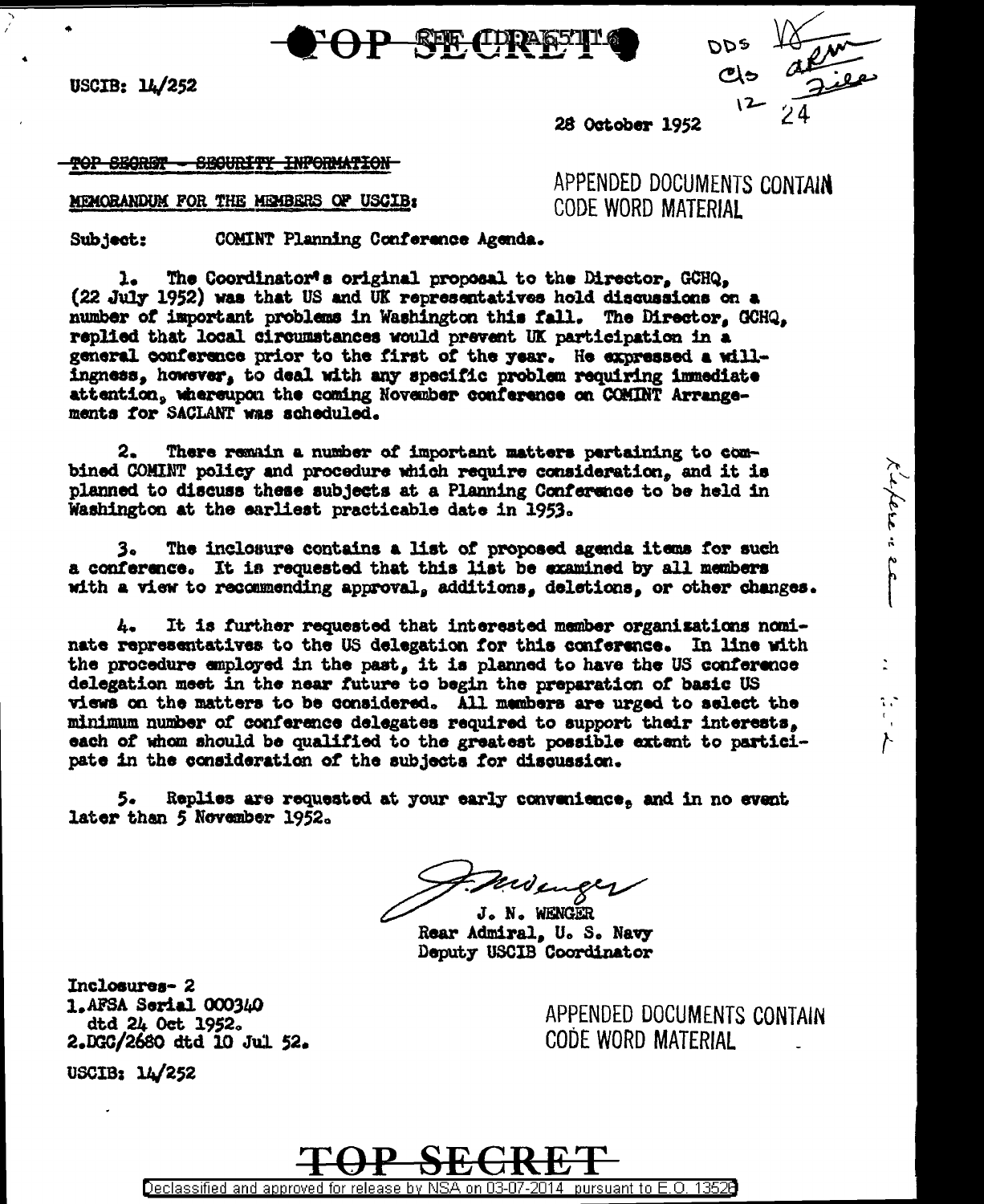vith come  $\overline{1}$ DEEARTER TOF DEEFASE ARMED FORCES SECURITY AGENCY WASHINGTON 25, D.C.

Serial: 000340

24 October 1952

TOP SEGRET CANOE - SEGURITY INFORMATION

MEMORANDUM FOR THE USCIB COORDINATOR

SUBJECT: COMINT Planning Conference Agenda

1. The following is a revised proposed agenda for the COMINT Planning Conference scheduled for January 1953, for your approval.

a. Discussion and approval of Revised Appendix B (Principles of Security and Dissemination) and Annexure thereto.

> b. Review of Appendix D. Annexure D1

Review of Appendix H (Communications) to:  $c_{\bullet}$ 

 $(1)$ Incorporate recommendations resulting from the October, 1952 US/UK/CAN Communications discussions  $_{\text{EO }3.3(\text{h})(2)}$ 

PL 86-36/50 USC 3605

(2) Revise Appendix to bring up to date.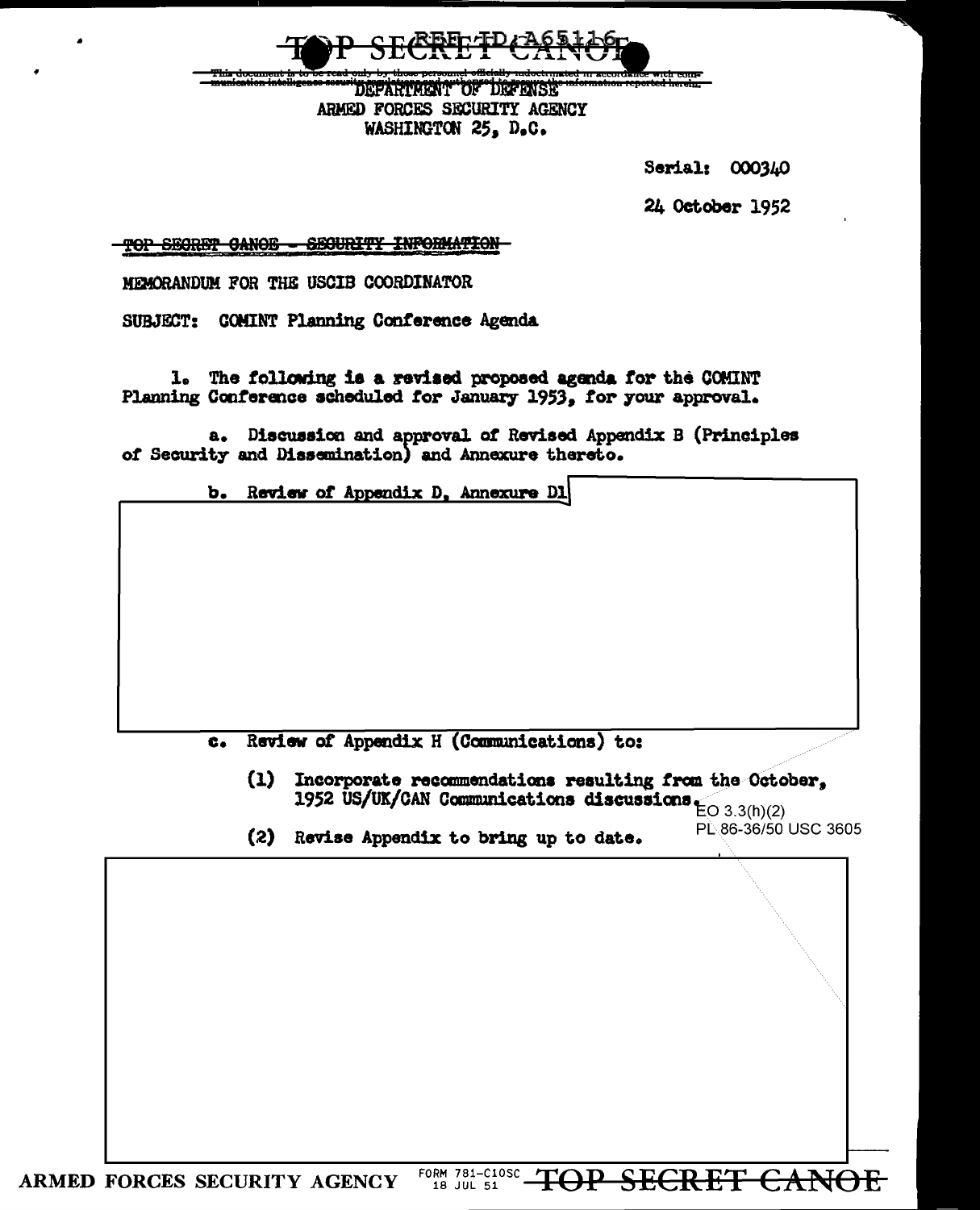|                                                                                                                          |                                                                                         | This document is to sea read only by these personnel officially indectrinated in accordance with com-<br>munication intelligence security regulations and authorned to rocerve the information reported herein. |                   |  |
|--------------------------------------------------------------------------------------------------------------------------|-----------------------------------------------------------------------------------------|-----------------------------------------------------------------------------------------------------------------------------------------------------------------------------------------------------------------|-------------------|--|
|                                                                                                                          |                                                                                         | TOP SECRET CANOE - SECURITY INFORMATION                                                                                                                                                                         | Serial:<br>000340 |  |
|                                                                                                                          |                                                                                         | Subject: COMINT Planning Conference Agenda                                                                                                                                                                      | 24 October 1952   |  |
|                                                                                                                          |                                                                                         |                                                                                                                                                                                                                 |                   |  |
| f. Amendments or Additions to Appendix P (COMINT Relations<br>with Third Parties Affecting BRUSA Relations) to consider: |                                                                                         |                                                                                                                                                                                                                 |                   |  |
|                                                                                                                          | (1) COMINT arrangements with Third Parties outside the<br>framework of Allied commands: |                                                                                                                                                                                                                 |                   |  |
|                                                                                                                          |                                                                                         | (a) Security handling, classification, etc., of<br>COMINT end-products provided by Third Parties.                                                                                                               |                   |  |
| EO 3.3(h)(2)<br>PL 86-36/50 USC 3605                                                                                     |                                                                                         |                                                                                                                                                                                                                 |                   |  |
|                                                                                                                          | (c)                                                                                     | Resolution of definition of term "releasable"<br>equipment.                                                                                                                                                     |                   |  |
|                                                                                                                          | (2) COMINT arrangements with Third Parties within the<br>framework of Allied commands:  |                                                                                                                                                                                                                 |                   |  |
|                                                                                                                          |                                                                                         | (a) Principles for dealing with COMINT end-products<br>introduced into Allied intelligence channels by<br>Third Parties.                                                                                        |                   |  |
|                                                                                                                          |                                                                                         | (b) COMINT arrangements for SHAPE.                                                                                                                                                                              |                   |  |
|                                                                                                                          |                                                                                         | (c) COMINT arrangements for SACLANT.                                                                                                                                                                            |                   |  |
|                                                                                                                          | (d)                                                                                     | Specific arrangements for direct exchange between<br>SACLANT and SACEUR.                                                                                                                                        |                   |  |
|                                                                                                                          |                                                                                         | g. Revision of Appendix Q (Organization of U.S. and British<br>Communication Intelligence Collaboration in War) to consider specific<br>plans and implementation of the principles contained in Appendix Q:     |                   |  |
|                                                                                                                          |                                                                                         | (1) U.S. augmentation of GCHQ.                                                                                                                                                                                  |                   |  |
|                                                                                                                          |                                                                                         | (2) Types of processing and problems, personnel and equip-<br>ment requirements; task allocations.                                                                                                              |                   |  |
|                                                                                                                          |                                                                                         | (3) Plans for evacuation of GCHQ, and/or integration of<br>British personnel into AFSA.                                                                                                                         |                   |  |
| (4)                                                                                                                      |                                                                                         | Plans for collaboration with other British Commonwealth<br>Countries.                                                                                                                                           |                   |  |
| (5)                                                                                                                      |                                                                                         | Establishment of overseas National COMINT centers.                                                                                                                                                              |                   |  |

 $\overline{\mathbf{2}}$ 

COPY  $#$ 

ARMED FORCES SECURITY AGENCY **FORM 781-C10SC** TOP SECRET CANOE

 $\mathbf{r}$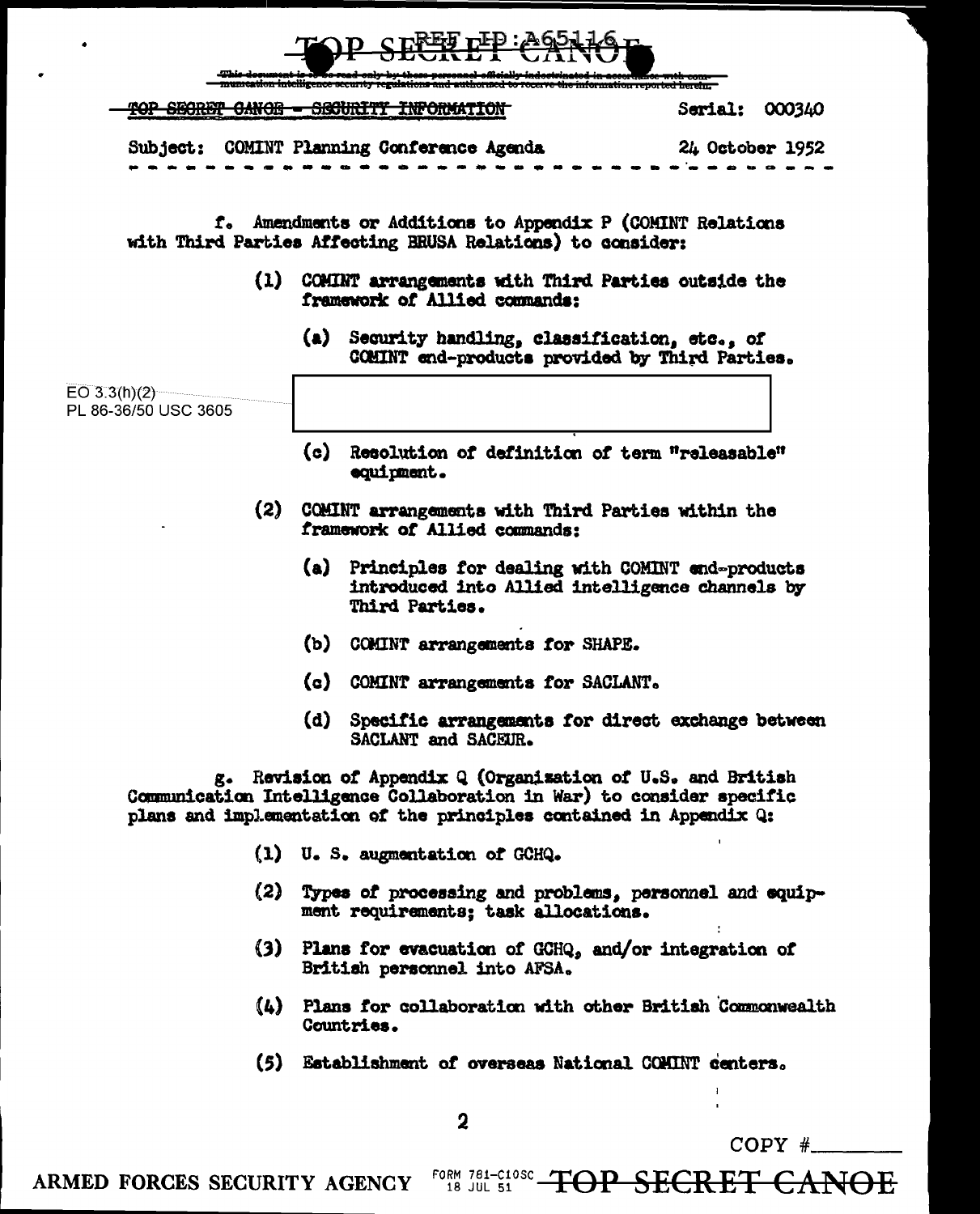| TOP SECREP CANOR<br>This document is to ze seed only by those personnal officially indoctrunted in economic                                               |                          |
|-----------------------------------------------------------------------------------------------------------------------------------------------------------|--------------------------|
| munication much genoe security regulations and authorized to receive the information reported herein.<br>ermorm al<br>,,,,,,,,,,,,,,,,,,,<br>$-$<br>----- | 000340<br><b>Serial:</b> |
| COMINT Planning Conference Agenda<br><b>SUBJECT:</b>                                                                                                      | 24 October 1952          |
| Collaboration among US/UK Service COMINT units in<br>(6)<br>theater operations.                                                                           |                          |
| COMINT collaboration and exchange between AFSA<br>h.                                                                                                      |                          |

i. Consideration of principles to govern location of COMINT activities in critical areas during peacetime:

(1) Security considerations.

 $EO$  3.3(h)(2) PL 86-36/50 USC 3605

- (2) Conservation of resources.
- (3) Value of unique targets.

2. It is anticipated that AFSA views on the agenda items proposed above will be prepared prior to 10 November 1952. As of that date. discussions can be held under USCIB auspices to resolve preliminary U.S. views which can be forwarded to the Director, GCHQ, as requested in SUSIO dispatch LW 150, 021043Z August.

FOR THE DIRECTOR

ARMED FORCES SECURITY AGENCY

/s/ J. N. Wenger J. N. WENGER Rear Admiral, U. S. Navy Deputy Director, Armed Forces Security Agency

FORM 781-C10SC TOP SECRET CANOE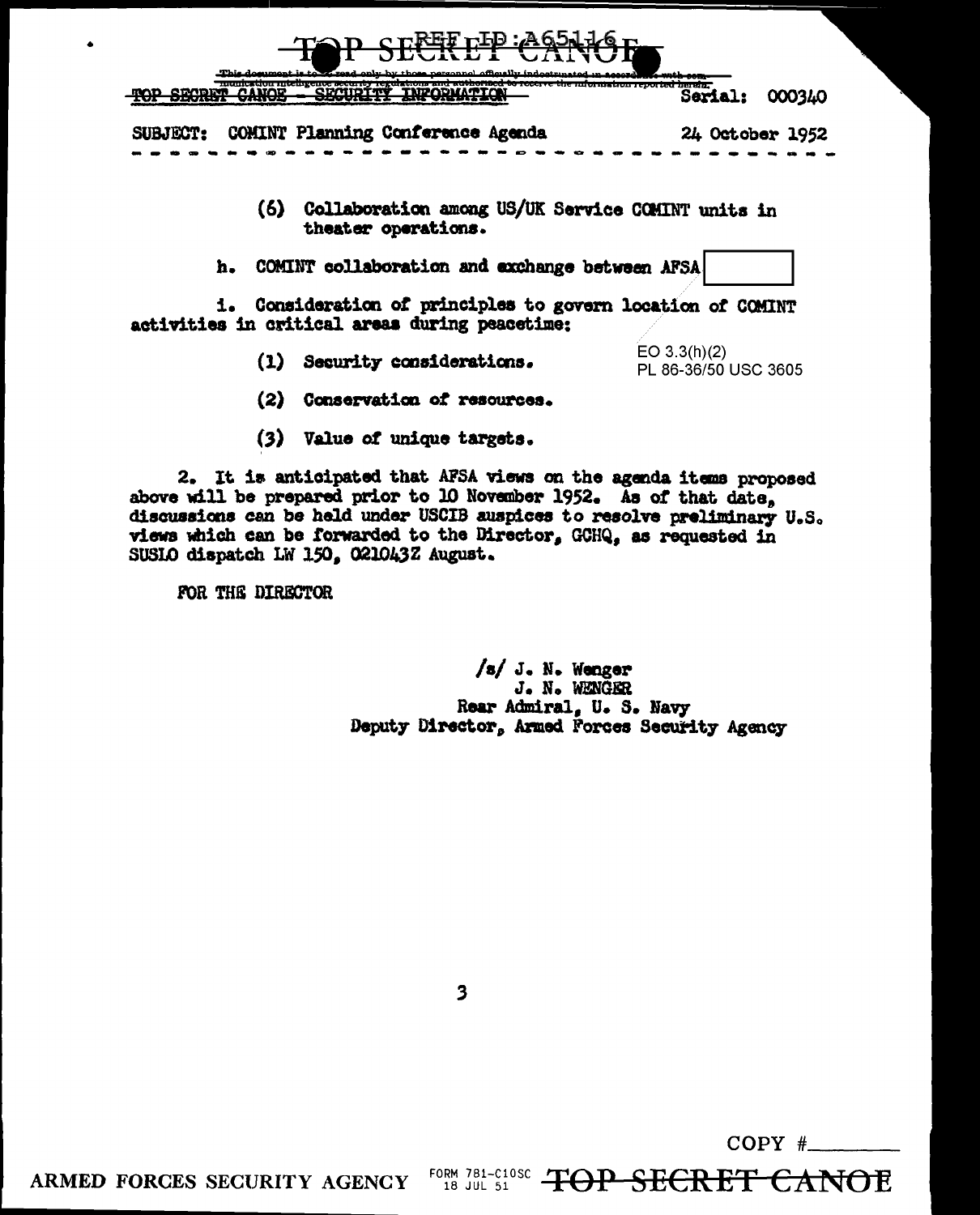| OPEEEU NELLE                                                      |                                         |  |  |  |
|-------------------------------------------------------------------|-----------------------------------------|--|--|--|
|                                                                   | DGC/2680                                |  |  |  |
|                                                                   | 10th July, 1952.                        |  |  |  |
| Co-ordinator,<br>United States Communications Intelligence Board. | $EO\ 3.3(h)(2)$<br>PL 86-36/50 USC 3605 |  |  |  |
|                                                                   |                                         |  |  |  |
| TOP SECRET                                                        |                                         |  |  |  |

 $\ddot{\phantom{1}}$ 

Ļ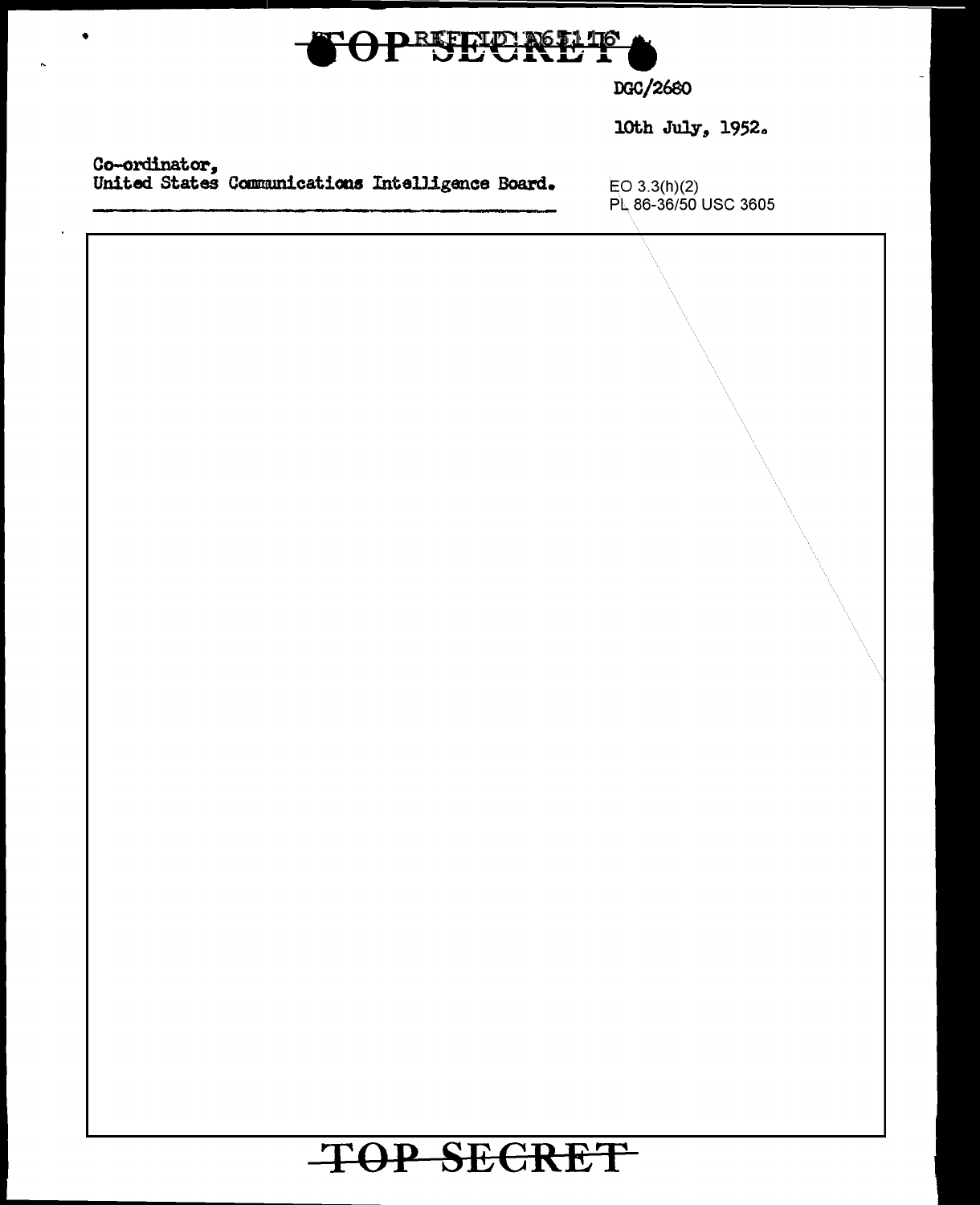

 $\ddot{\phantom{0}}$